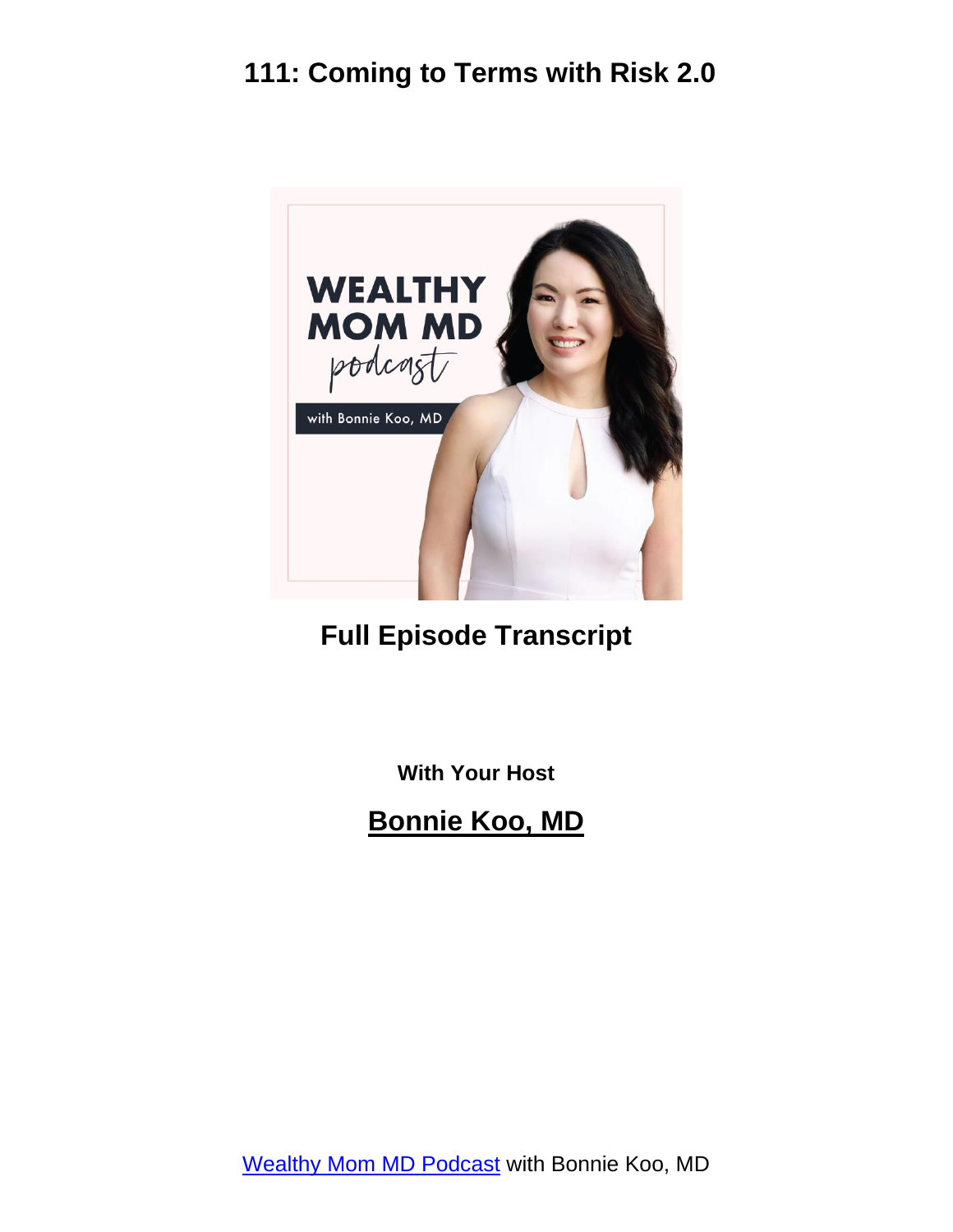Welcome to *The Wealthy Mom MD Podcast*, a podcast for women physicians who want to learn how to live a wealthy life. In this podcast you will learn how to make money work for you, how you can have more of it, and learn the tools to empower you to live a life on purpose. Get ready to up-level your money and your life. I'm your host, Dr. Bonnie Koo.

Welcome to Episode 111. So one of the things I like to do periodically is to replay a previous episode because I know many of you may have not been listening to my podcast since the beginning and there are so many amazing podcasts. Of course, I think all of them are amazing, that I think are really important for you to listen to.

And even if you have been listening since the beginning, thank you so much, repetition is so needed. And if you've been listening since the beginning, you don't have the same brain. You have grown, you have expanded your mind. You have been learning new things. And so, when you hear something you've already heard, you hear things differently, you hear things that maybe you didn't quite understand, or even hear before.

It's a thing. That's why I always love learning things that are might not be completely different, because repetition is the mother of skill. And this episode is really going to set you up for the next episode where I talk about commitment because today's episode really goes hand in hand with that. So it's a great way to set yourself up for the next episode.

But before we cut to the episode, I want to tell you about something that's happening this October. I am having a retreat and it's going to be in Hawaii. It's going to be at the Four Seasons. It's going to be a luxury luxurious retreat. Now I think of luxury as two things. One as beautiful surroundings. I mean, it's the Four Seasons in Hawaii.

Come on, right? But I also think of it as a luxurious experience for you, meaning you're going to feel so taken care of because the fee includes your 3 nights' accommodation oceanfront, of course, and all of your meals during the retreat. I really wanted you to literally just get yourself there, pay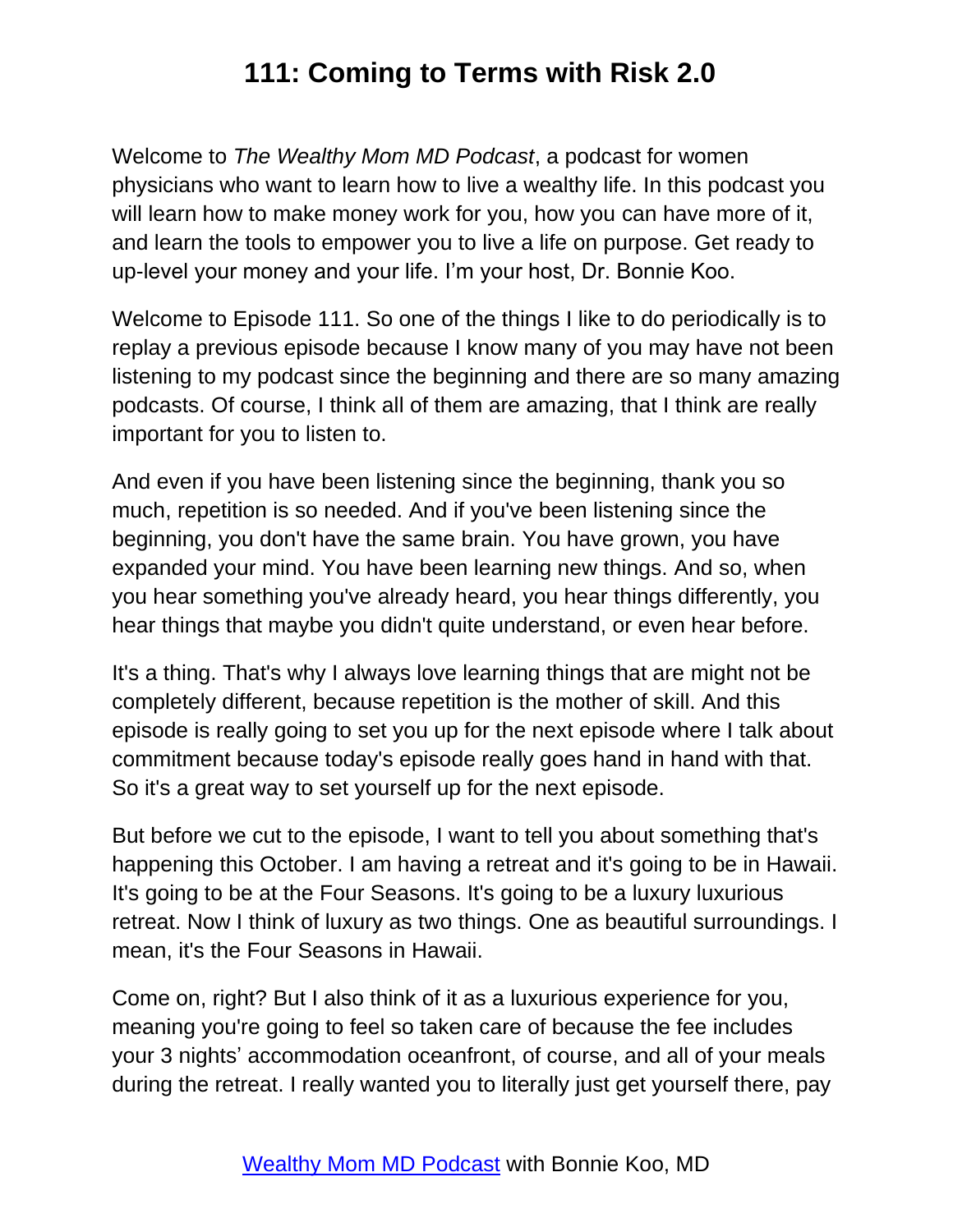for your flight, arrange for ground transportation and show up and not have to worry about a thing for those three days you are there.

Of course, I highly recommend you stay longer on the island. Longer at the Four Seasons, we have negotiated an amazing rate to add extra days before or after. I mean, if you go to their website right now and look for how much it costs during those dates, it is like almost \$1,500 a night.

That's including all the taxes and fees. And we, basically, can I offer it to you for almost half off. Okay? So I recommend staying a little longer. Otherwise the fee includes three nights, you're welcome to explore the island, go to Honolulu, maybe island hop. I love all the other islands, they are so different and so special.

And so I would love to have you there. It's going to be a small group of women. We are going to coach for three days in paradise, and this is going to be a little different than what I normally teach in my program, Money for Women Physicians. It's really about breaking down all of the limiting beliefs that is keeping you from living the life you want.

Now this includes money because most of us would love to have more money, but we've sort of already decided it's not available to us, or maybe some other reasons. Like we shouldn't want that already or I already have a good, so we'll coach on that. We'll also coach on the other things that are keeping you small and other areas of your life.

So if you are a female professional because this is not limited to physicians, by the way. I know I hear from so many of you who aren't doctors who want to work with me. And so this is your chance to work with me in person in paradise. And so if you're someone that knows that your perfectionism is getting in the way, if you're someone who would love to have the confidence, joy, and contentment with life that you think is only possible for other women, you need to get your butt to Hawaii and hang out with me for three days, along with some other amazing women.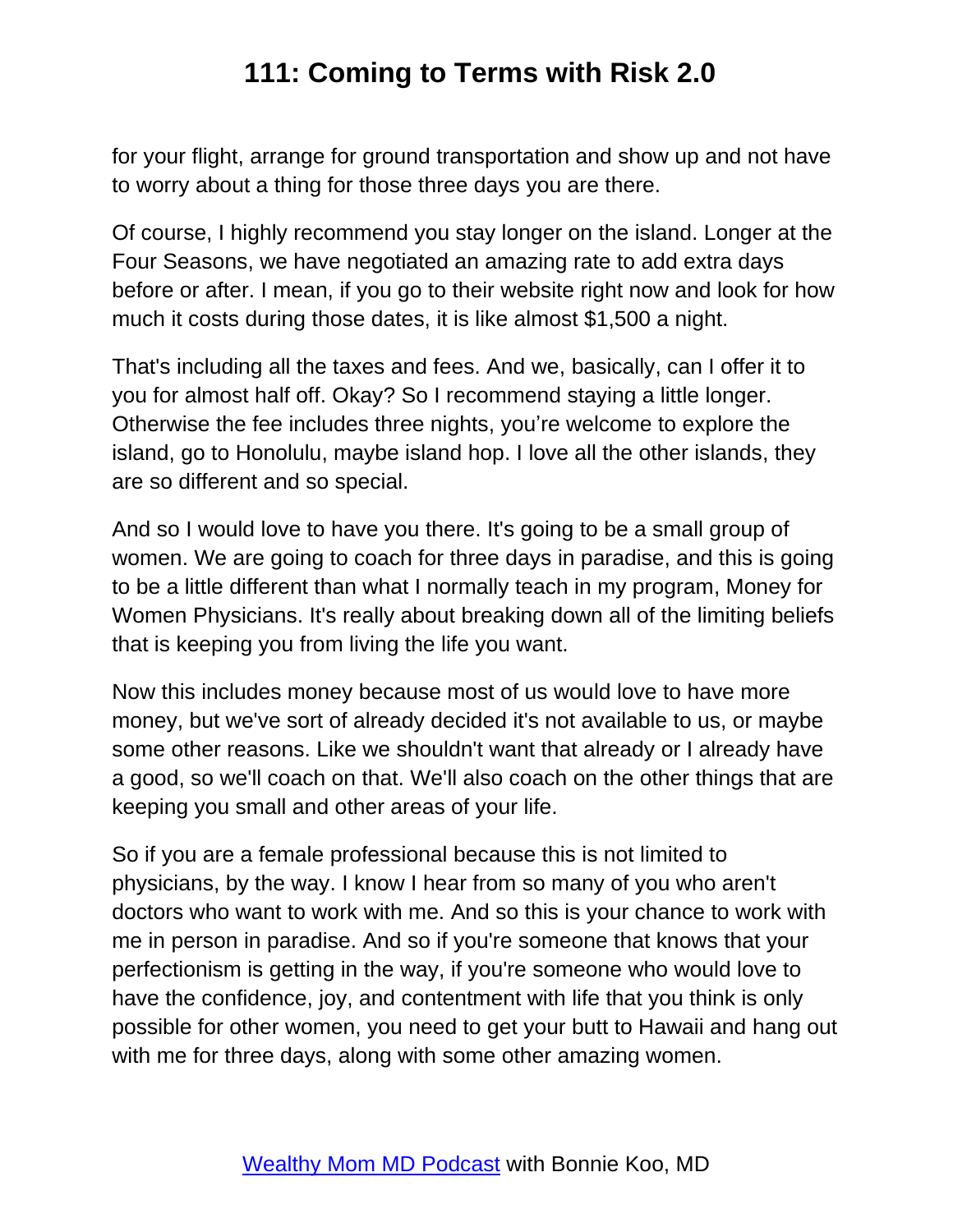So you want to go to wealthymommd.com/retreat and I will see you there. All right. So here is episode 33.

Today, we're going to talk about why physicians are so risk-averse. Now, this is something I've noticed for a while. So, this isn't anything new. But I've been thinking a lot about it recently because I just see this come up over and over again among my students and clients in terms of their fear of making mistakes, their fear of losing money, and their fear of failure. Even though logically, they can get that failing, making mistakes, and even losing money is part of your investing and wealth journey.

Ultimately, it's the fear of making the wrong decision, which can lead to losing money. And, well, losing money doesn't feel good, does it? And so, why is this so pervasive and where does it come from?

One of the concepts I talk about with my clients is that traditional school, meaning kindergarten, grade school et cetera, it has literally trained us to believe that money comes from hard work, from studying hard, from getting good grades, getting more education.

I think a lot of us sort of believe that if you want to get a better job, if we want to make more money, we need more school, we need more knowledge. And so, becoming a physician is honestly a culmination of this training.

All of us went through a lot of school. We were the cream of the crop. We got really good grades. We knew how to get As. We went through a lot of school; not just four years of college, but four years of medical school, and then anywhere from three to seven plus years of residency training.

Now, these traits that got us to where we are, they're not bad. But they can often work against us when it comes to money. Because traditional school teaches us that mistakes, that failure is bad. When we get an F or another bad grade, I guess anything below an A is probably not good for a physician-to-be, right? It's not good.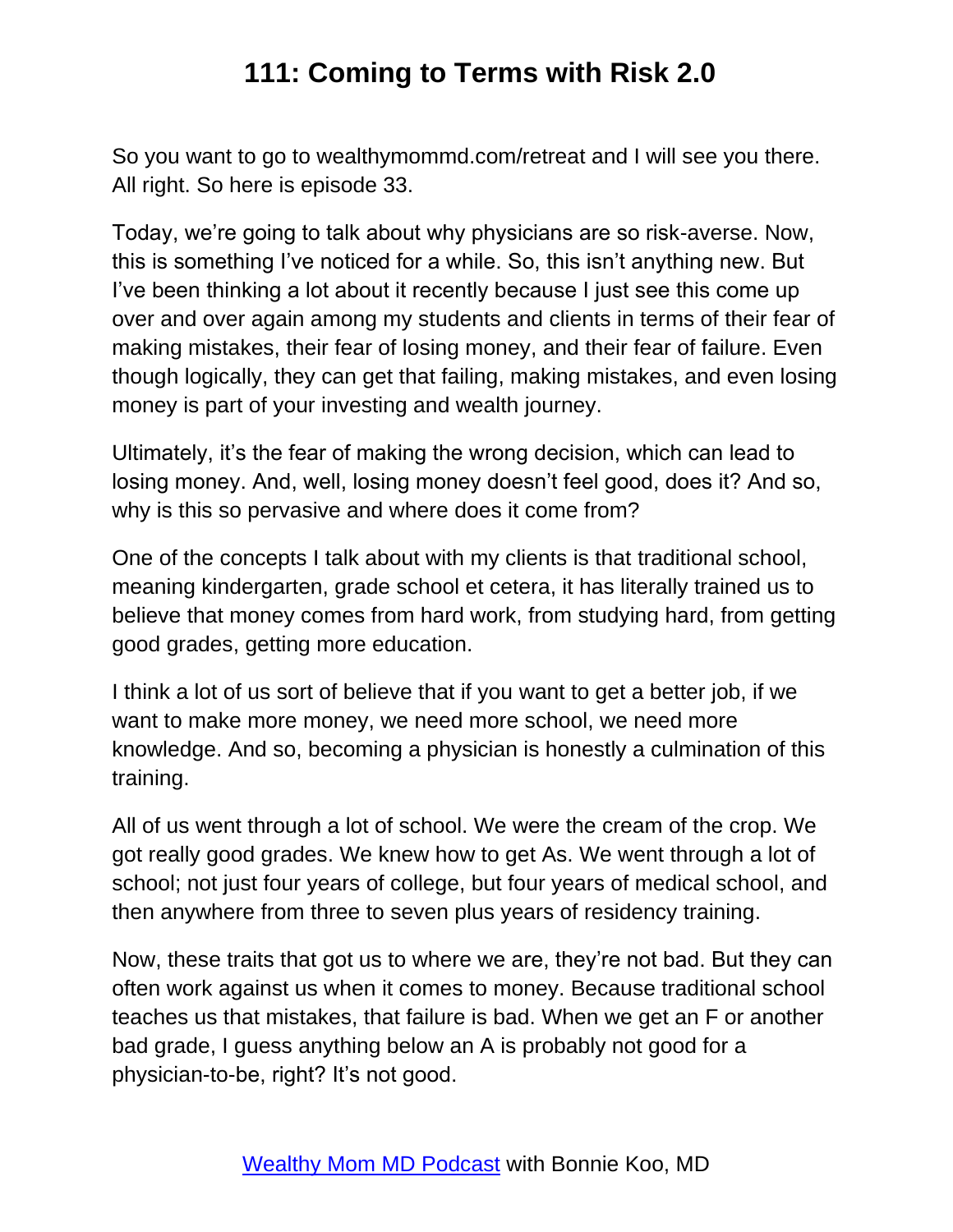And when we're young, as students, we think there's something wrong with us. We often collapse the grade with our ability, our self-worth, our confidence. All failing means is that you didn't get the result you wanted. It has nothing to do with your value, your worthiness, and your ability.

The problem, I think, with traditional school is that it doesn't prepare you for real life and it definitely doesn't prepare you for business if you're someone who wants to start a business because failure is required for success. Same thing for money and growing wealth.

Failure is required for building true wealth. We need to celebrate failures. Can you imagine if teachers, when we were in grade school, celebrated the Fs in the classroom? But they don't. They only celebrate the As.

You know, in entrepreneurship, one of the first things we celebrate is our first bad review. I'm totally serious. When a fellow entrepreneur comes to me upset about their first bad review, maybe it was a comment on their social media, or maybe even an email, of course, it can be upsetting. They think something is wrong. They think their business is wrong. They think they are wrong.

But I actually don't console them. I actually say, "Congratulations. This is a huge milestone. This means you are reaching enough people for people to have an opinion about you. In fact, the bigger you become in business, whether it's a business like mine or a physician practice, the more negative reviews you will get. It's just part of the game. It's only a problem if you make it mean something about you.

Okay, so let's bring this back to money and investing. As I said before, so many of us are afraid of losing money if we make a mistake because we have equated losing money as making a mistake or a failure, and remember, failure is bad and should be avoided at all costs.

And I understand this. It seems logical to think this, right? But this type of thinking will not produce financial freedom. Far from it. I like to tell my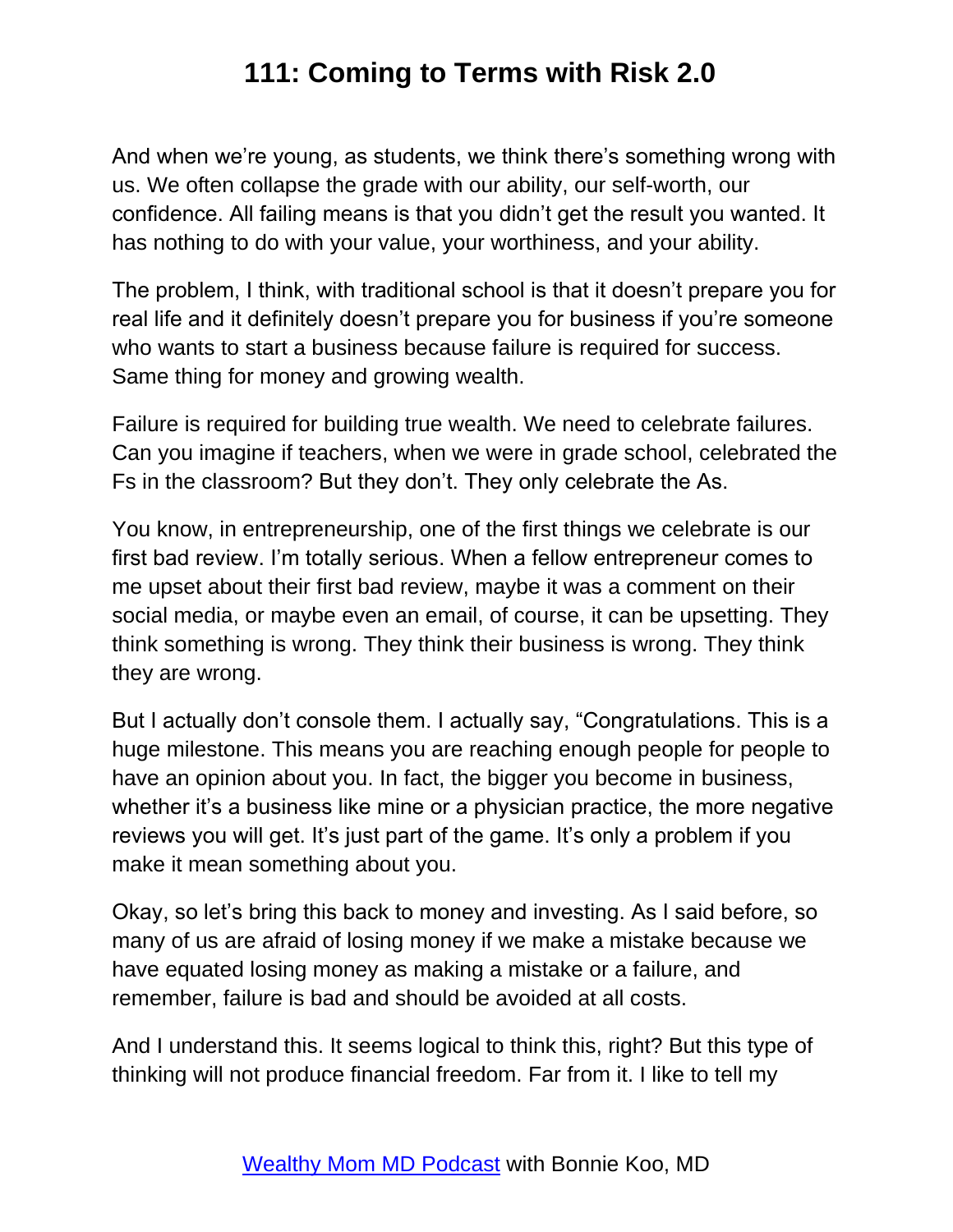clients that you're either always winning or learning versus winning or losing.

If we all truly believed that the more we fail, the more we will succeed, we would all be lining up to fail and to fail a lot and to fail big. But we aren't. we are actually lining up not to fail. We are playing not to lose versus playing to win. I'm going to say this again because it seems like I'm saying the same thing, but there's a subtle and important difference here.

Most of us are lining up not to fail, which is playing not to lose. And that is very different than playing to win. And this is not just a distinction that's important for money, but for life in itself.

How many of you are playing not to lose because you're so afraid of losing or failing? The problem with playing not to lose and being so risk-averse is that you'll never experience what it's truly like to win and live your best life. And what's so bad about losing or failing anyway? Like, really?

Because when I coach my clients on this, when we really delve into what they're truly afraid of if they fail, if they lose, whatever you want to call it, it all comes down to feeling horrible; feeling feelings like shame, maybe deep embarrassment. And these are big and negative emotions.

Notice how we go to great lengths to avoid feeling things like shame and embarrassment. I often joke that, with coaching or thought work, whatever you want to call it, it's actually really feeling work. I call it emotion school. And I often joke with my clients that traditional school failed to teach us how to manage our emotions, AKA emotion school. And it also didn't teach us how to manage our money, or money school.

And to be honest, it really comes down to this. The worst thing that can happen is feeling something really bad. Meaning the worst thing that can happen is a feeling. And, so what? Why do we go to such great lengths to avoid feeling a feeling?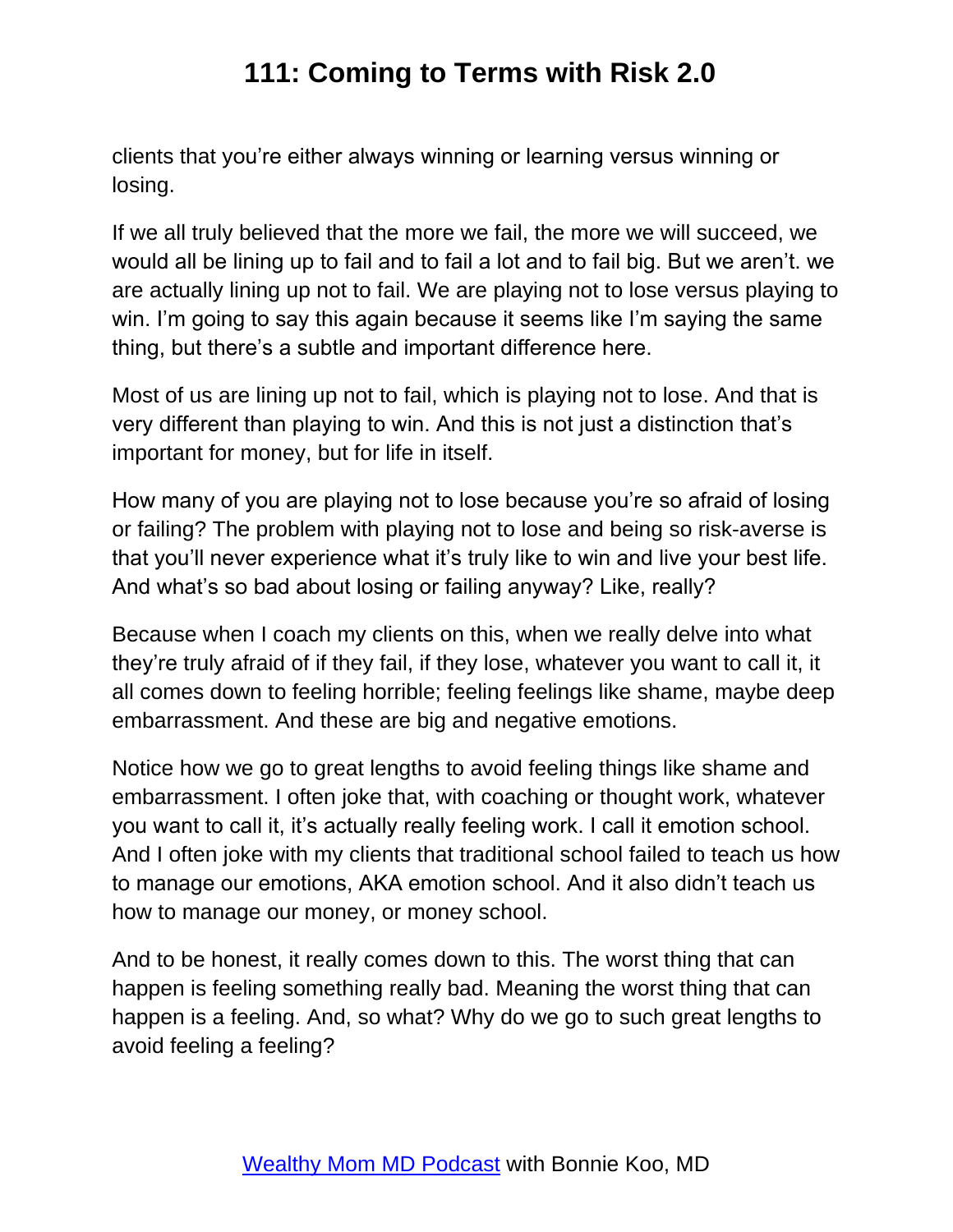Now, in coaching, this avoiding a feeling, we call this buffering. And let me just backtrack a little bit because there are four ways to deal with a feeling. And also, many of us think that feelings just happen to us. And so, you may have heard me say this in previous episodes, but just in case you haven't, thoughts create our feelings and feelings create actions and actions create results.

And so, how many of us think that feelings just happen to us? You know, if we're feeling bad about ourselves because someone said something. That gives all power to something else, to something external. We actually do have way more control over our feelings than we think we do.

Okay, so back to feelings. There are four ways to deal with a feeling. Number one, you avoid it. We call this buffering. Everyone buffers. I buffer. Here are some common ways we buffer. We go on social media, meaning we scroll Facebook or Instagram. We get a glass of wine. We eat a little too much, that cupcake. We watch Netflix.

Now, none of these activities in themselves are bad, by the way. It's more of why we do it that we need to examine. Okay, so that's avoiding a feeling or buffering. We've all done it.

Number two is we resist the feeling, which is different than avoiding, but it's a subtle difference. Meaning we're using sort of our willpower to kind of resist the feeling. Kind of like when you're trying to lose weight, you see that mac and cheese calling for you and you're literally using your willpower to resist giving into the urge to eat the mac and cheese.

I picked mac and cheese because, honestly, I have a really hard time saying no to mac and cheese. If it's on the menu at a restaurant, for example, I almost always have to order it. Anyway, I digress. So, that's resisting.

Okay, now we've talked about avoiding and resisting, number three is to react to the feeling. And so, this will depend on what the feeling is. So if you're feeling angry, reacting to the feeling is to yell. When I'm looking at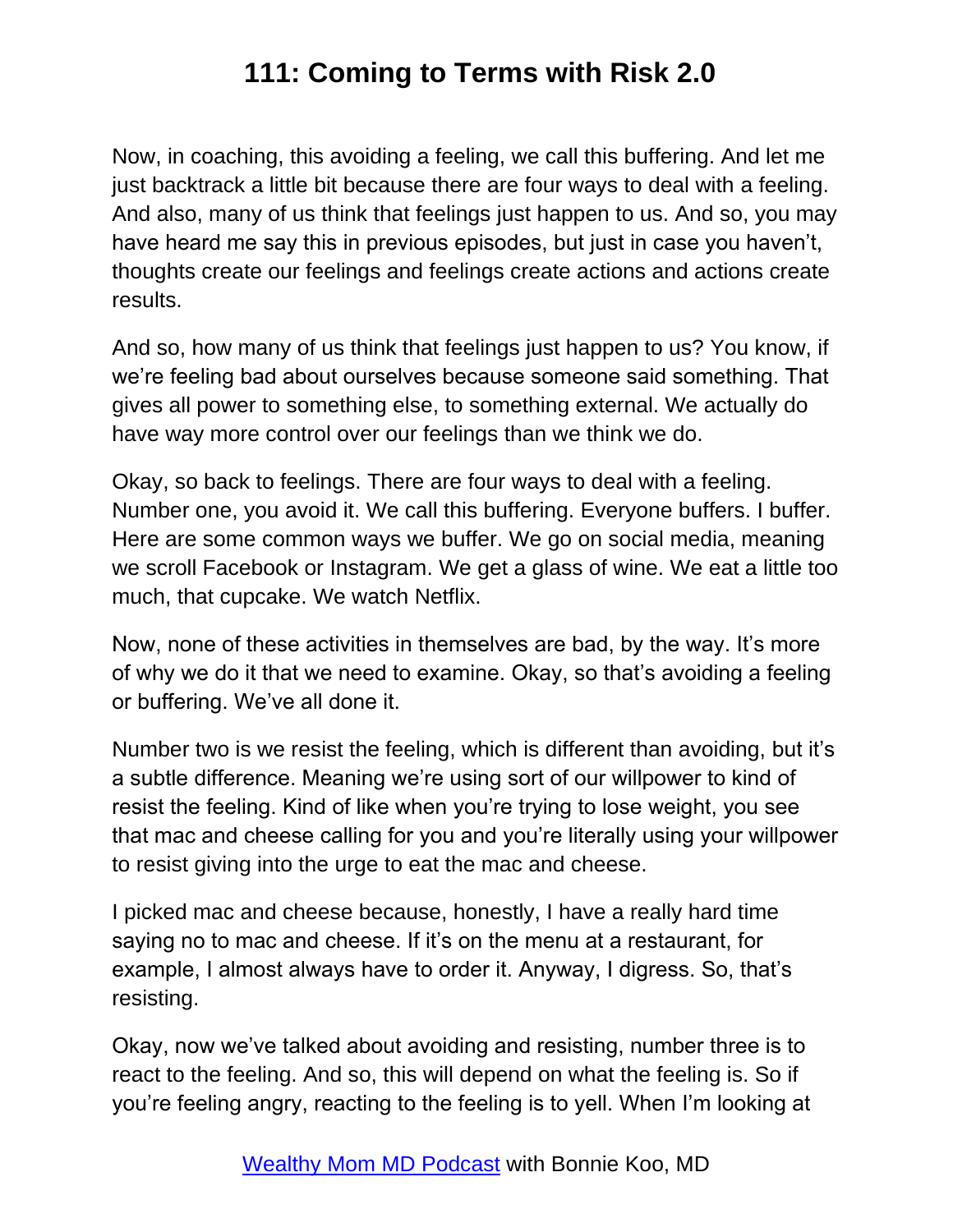mac and cheese and that feeling is basically the desire to eat that mac and cheese, reacting or giving into that feeling is to eat it. That's number three.

And then, the fourth way to deal with a feeling, this is where most of us do not know how to deal with, is to simply allow and experience a feeling. Yeah, you can just literally sit there and allow that feeling to run through your body.

None of us were taught how to deal with our feelings. And if we really think about the world, and I'm not going to go into a whole spiel about drugs and alcohol, but the reason why so many people end up drinking, end up doing drugs or other types of addictive behaviors is because they are literally avoiding feeling their feelings. They're numbing their feelings, so to speak.

Because no one taught us that if we just allow a feeling, and this is not just about bad feelings, by the way, because if you're listening to this, you're probably avoiding feeling good feelings too because I know many of us do not allow the feeling of accomplishment. Like truly allowing that feeling, that positive feeling when we accomplish something, when we did something great, we often sort of pretend like it didn't happen or just kind of avoid it because that also feels uncomfortable.

So, this is not just about bad feelings. But let's define what a feeling truly is. We define it as a vibration in your body. So, thoughts create feelings, and then the feeling creates a sensation in the body. A feeling is not a physical sensation, which kind of is the opposite, meaning there's a physical sensation like pain, which then travels to our brain and then triggers a thought. Because then that pain or that physical sensation is a circumstance and then we have a though about that sensation.

So, back to feelings. A thought creates a feeling and then the feeling is a sensation or even a vibration in our bodies. And so many of us do not allow that feeling to, I like to call it, percolate. Kind of let it just sit in our body. And then to allow it to dissipate. Because all feelings are temporary.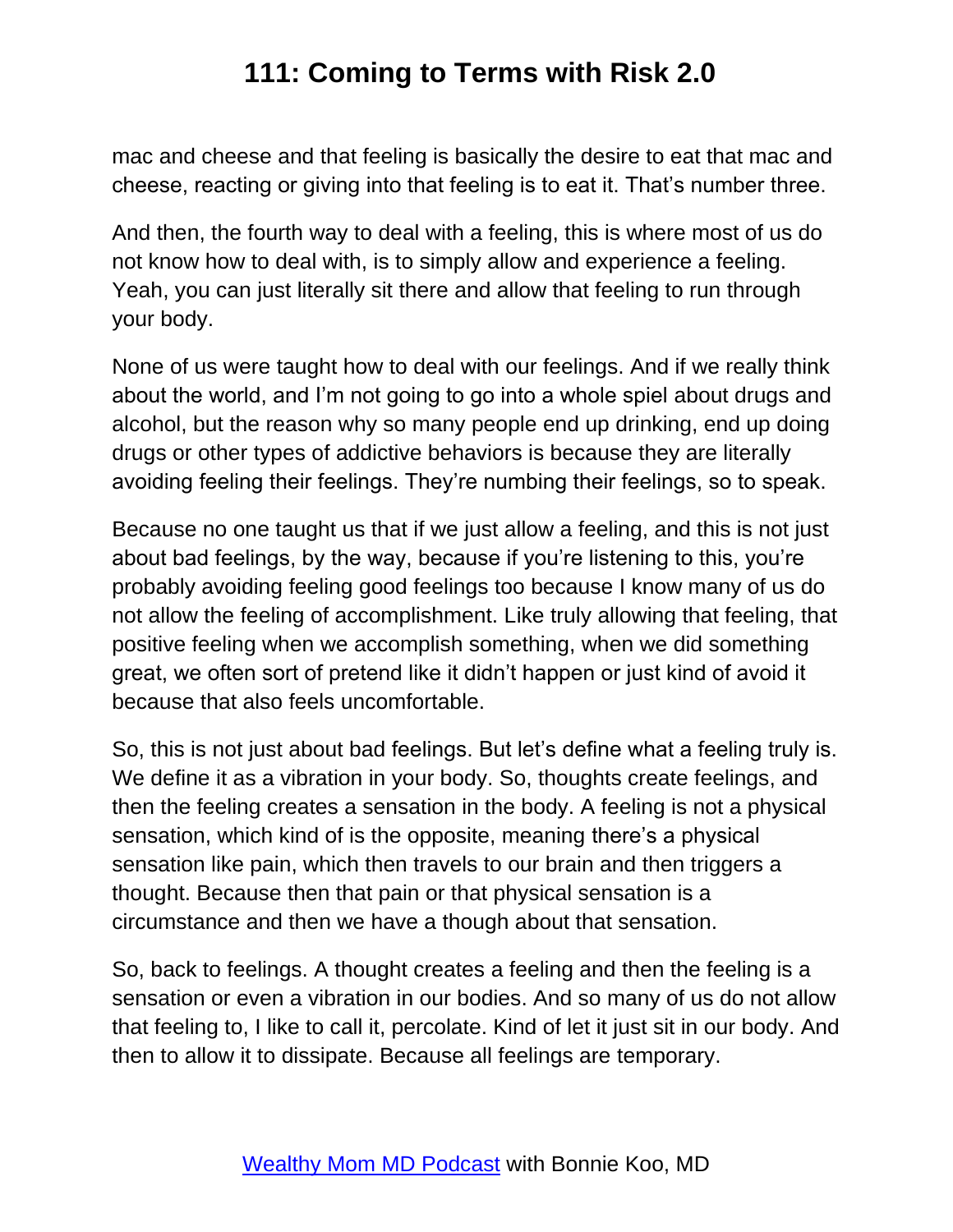I would say about 10 years ago when I was a derm resident, I remember talking to a friend of mine. His name is Chuck and he's a therapist. Maybe it was more than 10 years ago because I was in my early 30s. But anyway, I remember asking him, "What's something you wish all adults knew or something you see come up all the time in your practice?"

Because I was just kind of interested in how he talked to his patients. And he said, "The one thing you have to realize or learn as an adult is that all feelings are temporary." And that really stuck with me. And it wasn't until I learned more about thought work and coaching, where that sort of really hit home. Like, truly, all feelings are temporary, even the really bad ones.

And if we really understand this, then we wouldn't have to or want to go to great lengths to avoid the feeling. Because I'll tell you, and you guys know this already from your life experience, that avoiding a feeling doesn't make it go away. It just keeps coming back and then we keep having to buffer.

The only way to truly allow the feeling to literally run through you and dissipate is to just allow the feeling. Now, this is something I teach inside my program and this is something a lot of my clients have trouble with because it's such a new concept. And we've spent so much time buffering, resisting et cetera that we don't even know what it's like to just sit with a feeling.

And this is something that I have trouble with. And I like to joke that it's because I'm Asian. Because, you know, in our culture, it's not like normal to be emotional. And so, I can make fun of myself around it. But I do think it's something that a lot of us have trouble with, with honestly just feeling our feelings.

And so, that was a whole thing about feelings. But that's really what failure, mistakes, et cetera, we don't want to feel bad about ourselves. The problem is that losing money, failing, making a mistake, whatever we want to call it, it is part of the game of making lots of money with investments.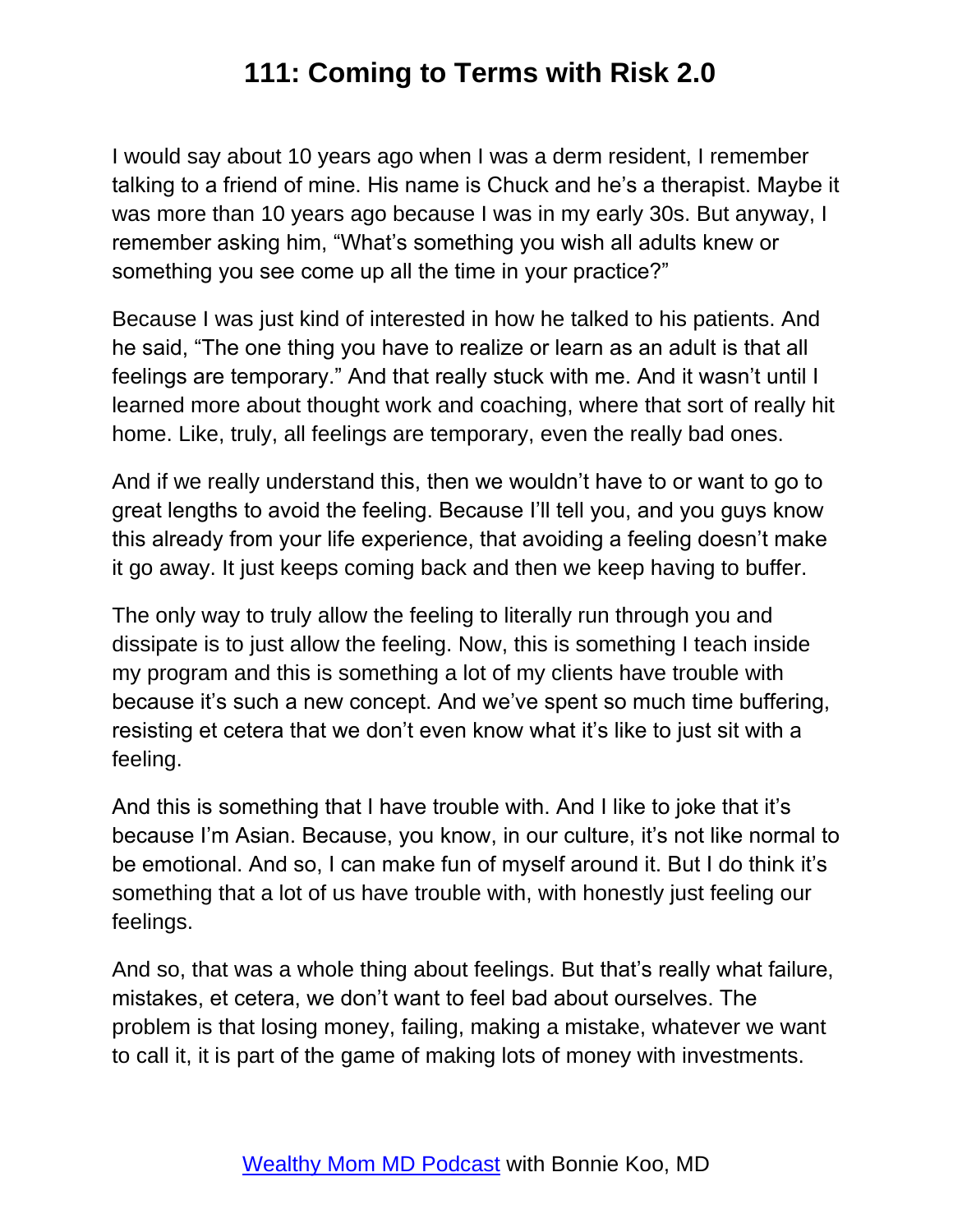Whether it's the stock market, whether it's your business, and whether it's real estate.

Losing money does not mean you are bad with money or investing. It does not mean that investing doesn't work. I hear so many people saying that they have friends who lost money on real estate, et cetera and then they make it mean, "It doesn't work. It's not for me."

However, they're forgetting about all the people who are making lots of money and who are every successful with real estate, right? All it means is that that thing didn't work out. The real work, like I said, you're always winning or learning. The real work is spending the time to really examine, why didn't it work? What can I learn from this? Versus beating yourself up, which is kind of the default thing that many of us do.

Now, beating yourself up seems useful. I know that sounds strange to hear, but hear me out. It seems useful and almost necessary. Like, we deserve to feel bad because we made a mistake. But I just want to tell you that that is 100% optional and it's 100% not useful. Because when you are beating yourself up, you cannot do the work to learn from the experience because you're too busy feeling bad about yourself.

If you actually think about it, beating yourself up is what I call a selfindulgent emotion or activity. And there's a whole list of things that I consider self-indulgent, which I'll talk about in another episode.

And so, one thing I do all the time inside my business is to do a full evaluation, whether it's from a launch of selling a course or with a coaching client if it didn't go the way I wanted it to.

Now, my brain automatically wants to go into how I messed up, how I'm not good, how all the things. The only difference now is that I might still indulge in that, I'm only human after all. But now, I take the time to learn from that experience.